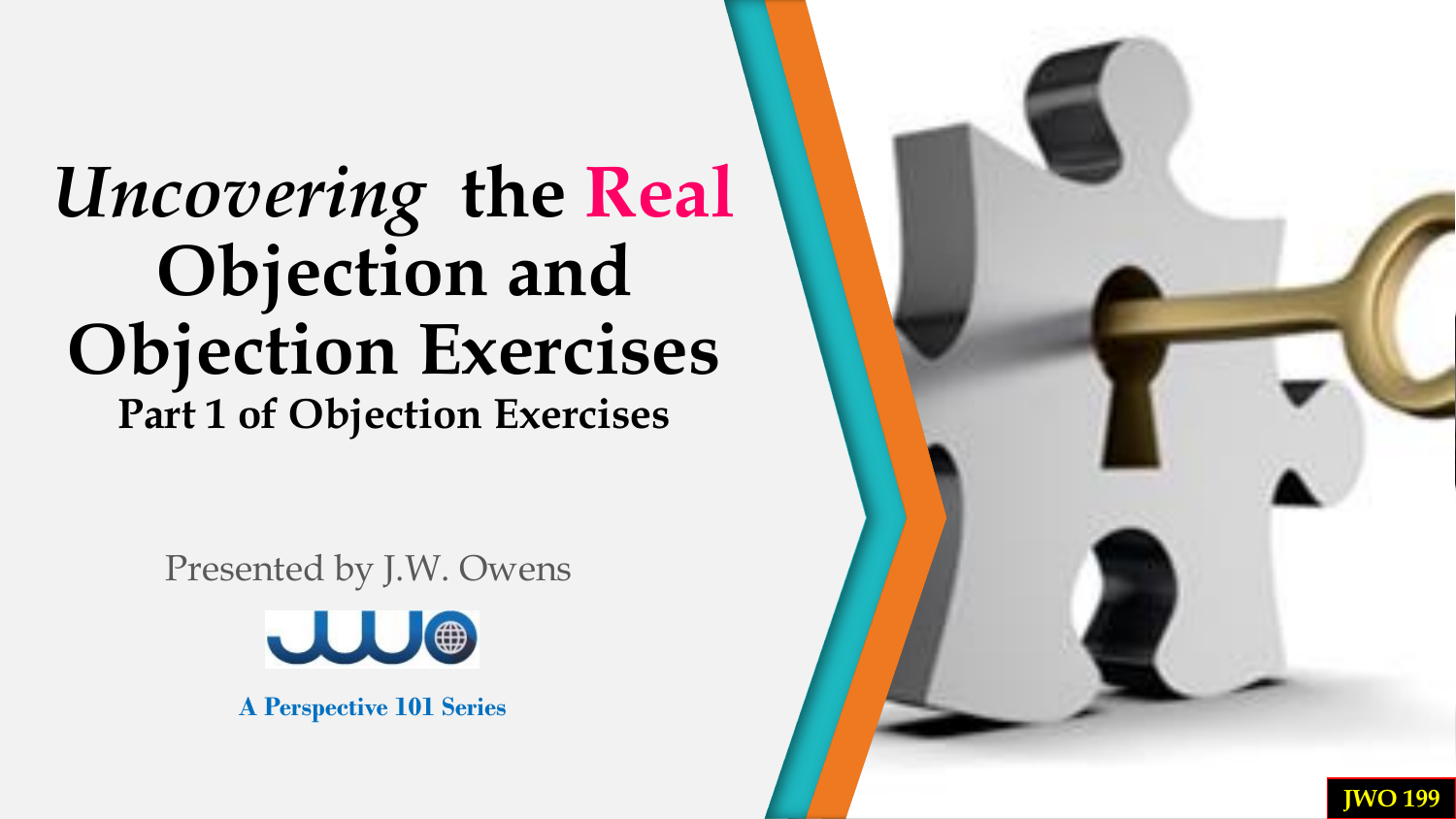**There are four basic reasons that people will not buy from you**.

They are:

- **Skepticism**: When a client expresses doubt about some aspect of your product or service.
	- **Example**: "100,000 in circulation? Everybody says their circulation is the largest."
- **Indifference:** When a client expresses satisfaction with a competitive product or service.
	- **Example**: "I'm very satisfied with my ads in *the Newspaper*!"
- **Misunderstanding**: When a client lacks information or is misinformed about your product or service.
	- **Example**: "I don't have an ad ready for you now."
- **Drawback:** When a client dislikes or is dissatisfied with something about your product or service.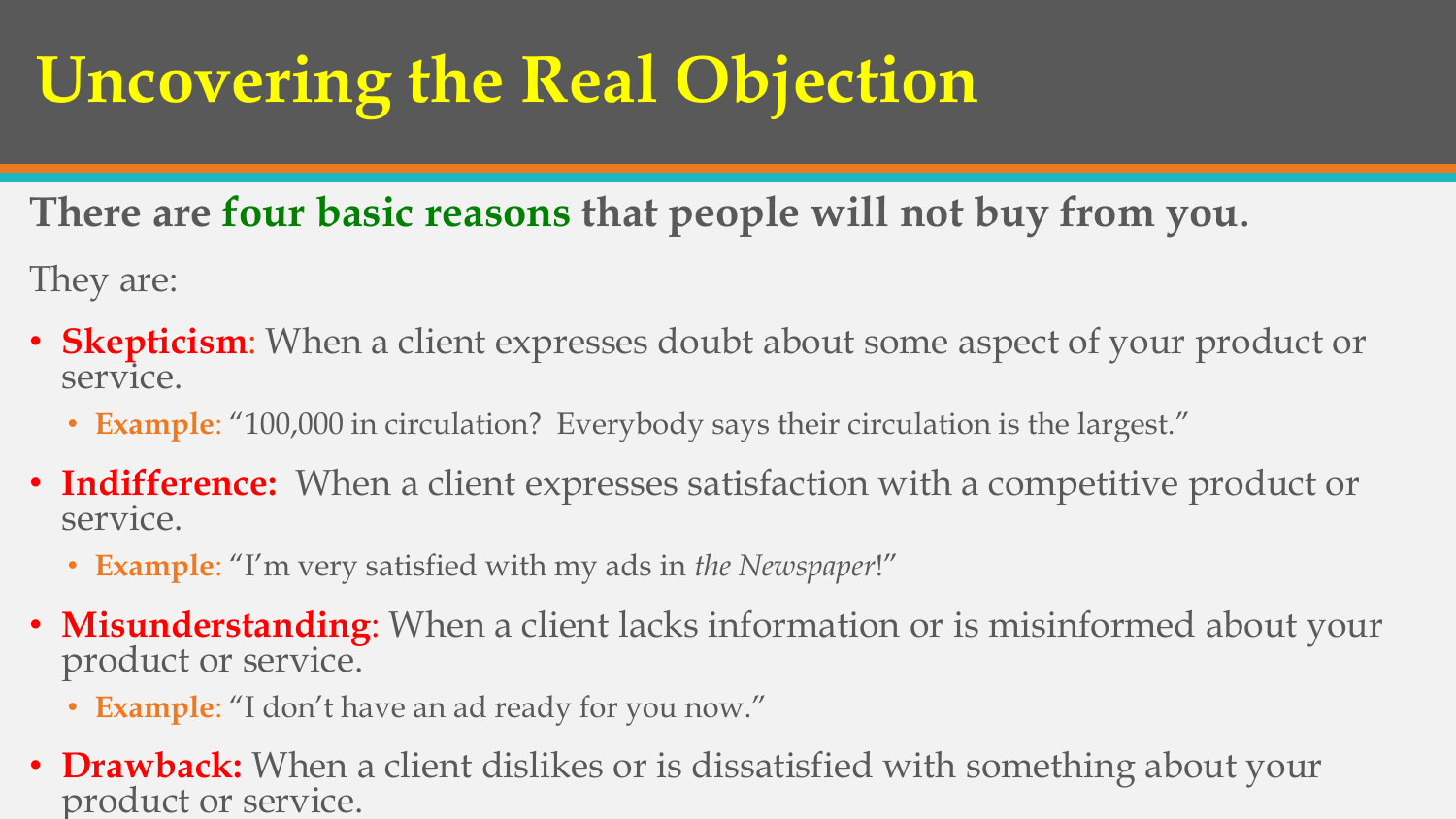### **You must be able to identify these objections and handle them.**

**The following are suggestions on how to overcome each objection.**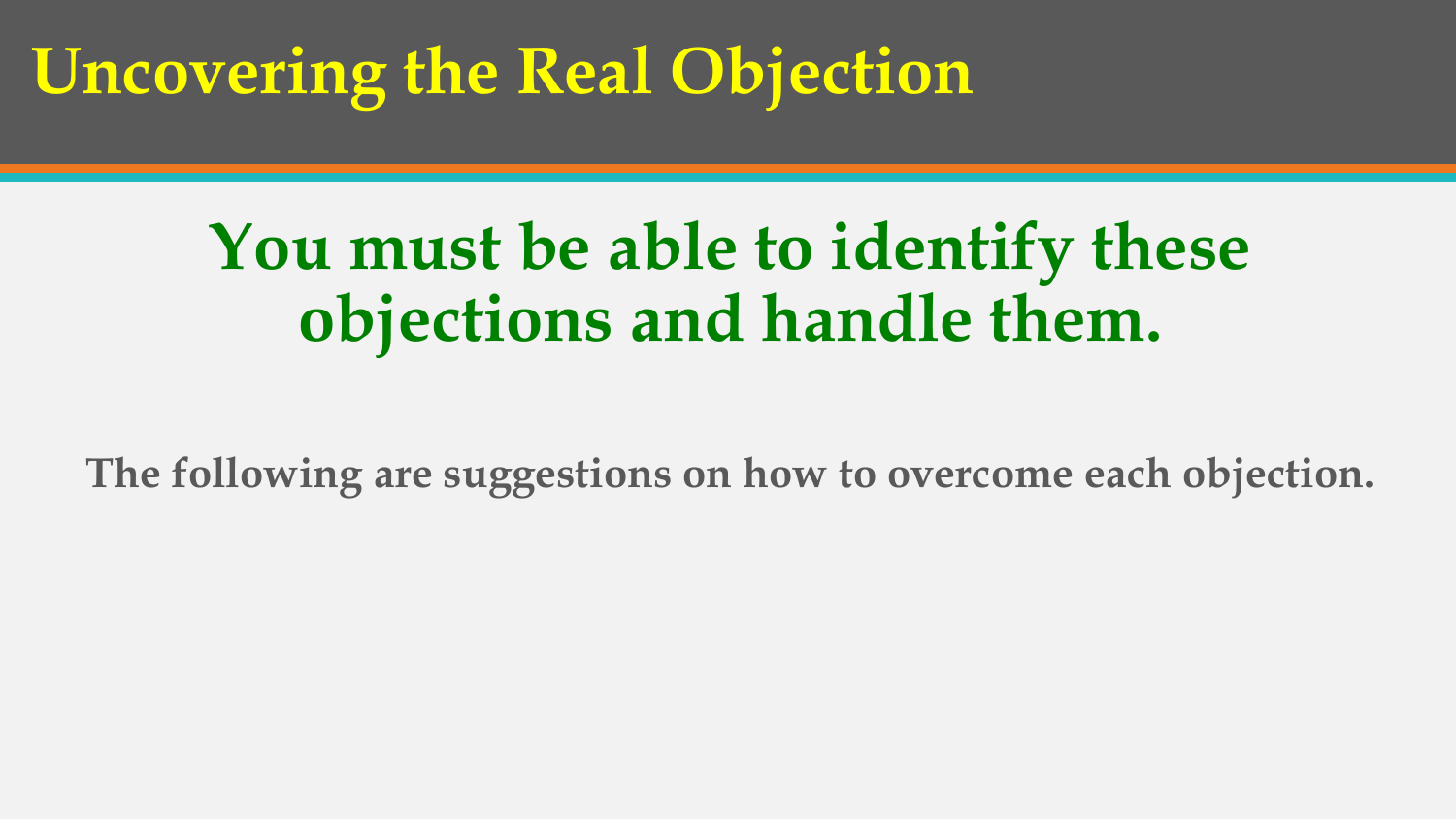#### **Skepticism**:

- **Clients are often skeptical because:**
- A competitor told the client something that **planted doubts** about your product or service.
- The client was **dissatisfied** in the past by a salesperson's claims.
- When a client expresses skepticism, you **make a proof statement**, any reference or piece of information that proves the benefit in question.

Commonly used proof sources are **brochures, demographics, testimonial letters, and third party reference.**

Your proof statement for handling the skeptical example might be:

"120,000 in circulation? Everybody says their circulation is the largest."

"Let me show you how we can guarantee our circulation. We have (CVC) Circulation<br>Verification Council which means that we are audited by a third party constantly to verify<br>our circulation and that we are not just throwing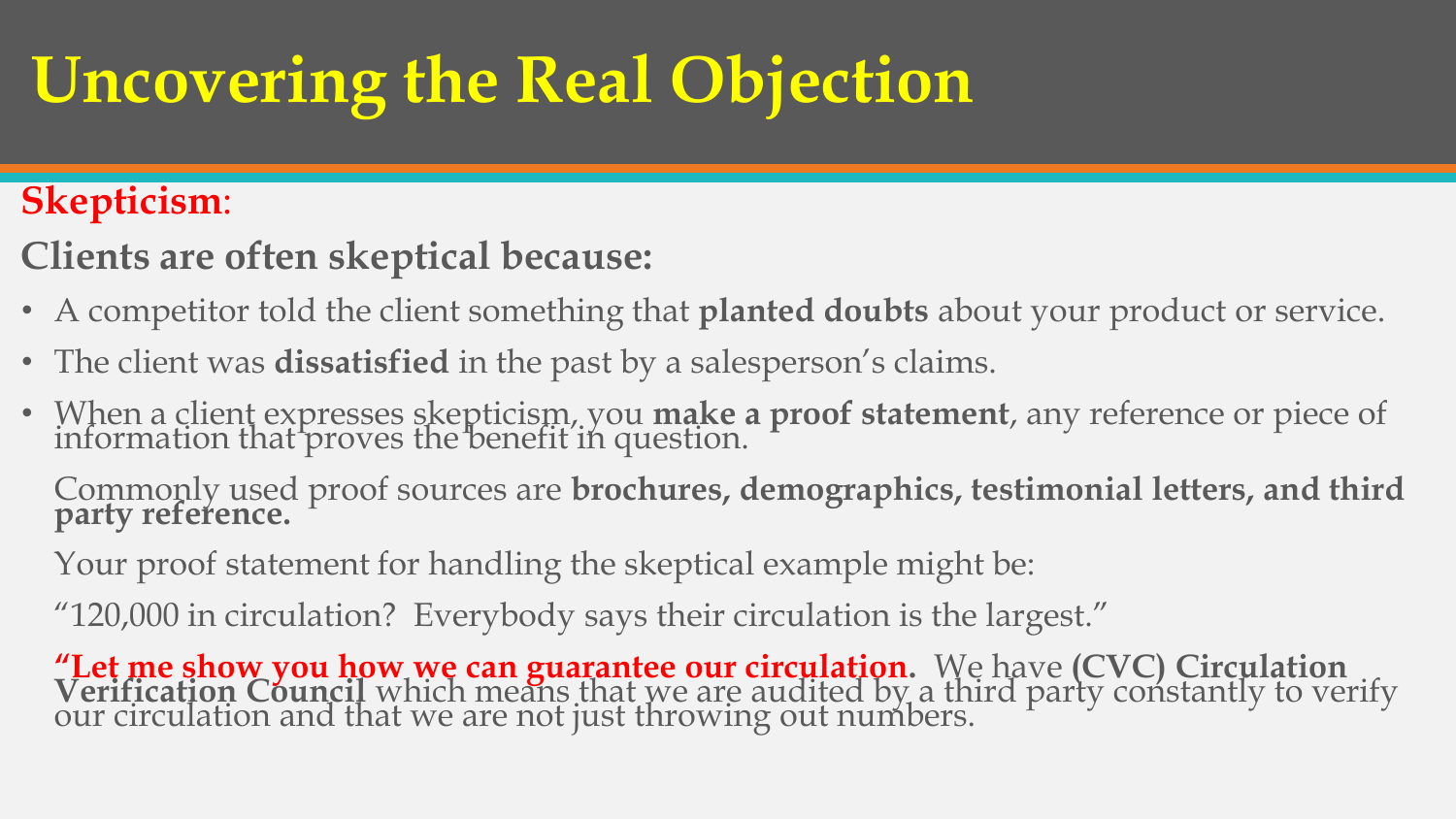### **Indifference:**

#### **Clients are often indifferent because:**

- They are satisfied with a **competitive product or service** and are **unaware** of what your product or service can do that the competitions can't do.
- They are **resistant to change** and see no reason to "rock the boat."
- They are satisfied with an **internally** developed system or procedure.

Your strategy with an indifferent customer would be to **ask questions** to uncover unrealized needs for your product or service. In order to help the clients to **"see"** unrealized needs, you must guide him or her into **revealing problems** that could be solved or dissatisfactions that could be alleviated by your product or service.

**Your questions technique for the indifference example might be:**

#### *"I'm very happy with my ads in The Newspaper!"*

*"If I could find a way for you to reach a targeted audience and develop more business for you, would you be interested?"*

**Your goal is to uncover needs that can be met by exclusive benefits of your product or service!**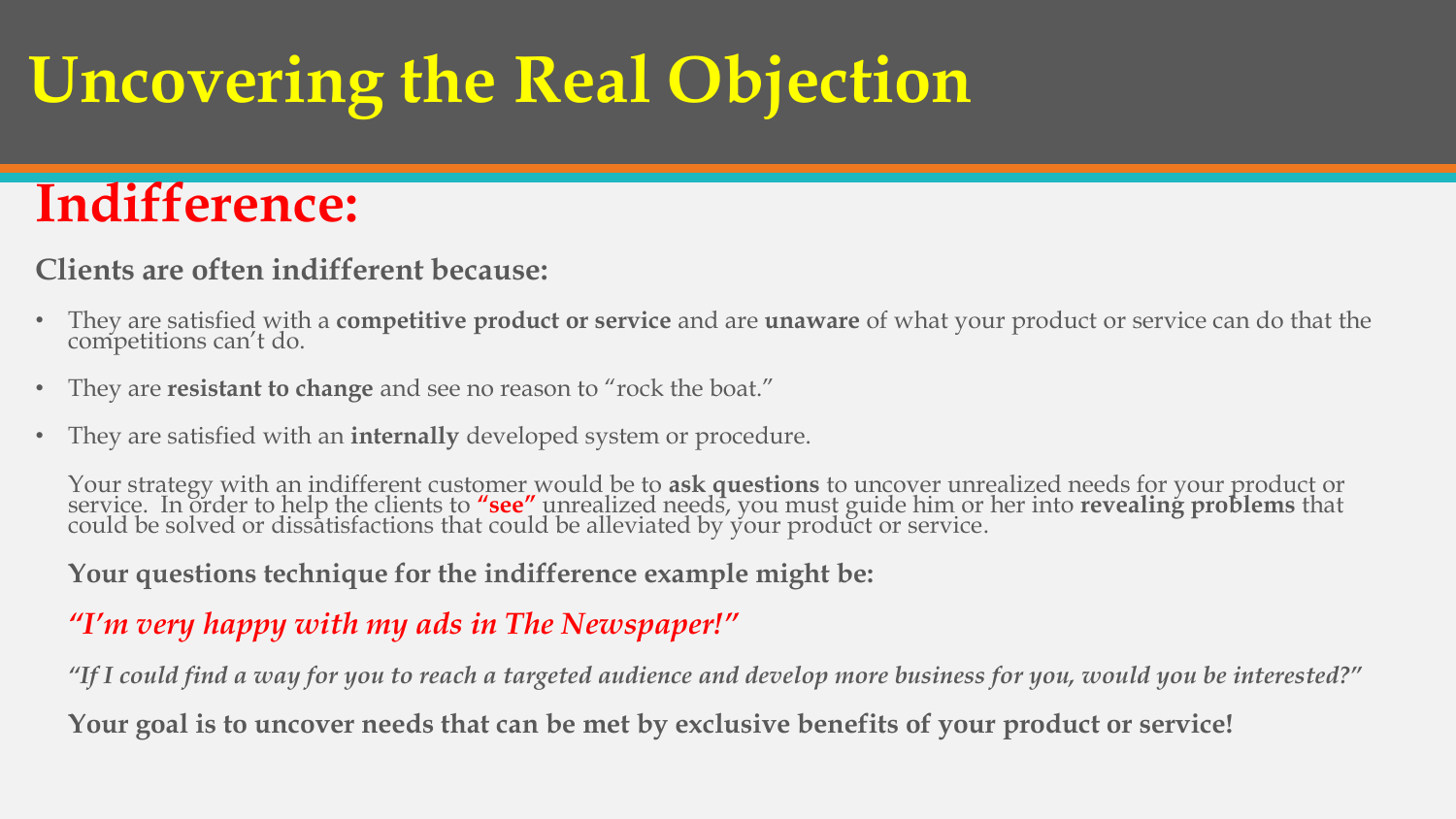### **Misunderstanding:**

**Clients often have objections due to misunderstandings because:**

- A **competitive** salesperson has given false or misleading information.
- Someone other than a competitive salesperson has given **false or misleading** information.
- The client **doesn't understand** something you've said or doesn't understand something that has been presented in written form such as a proposal, product literature, contract, etc.
- The **client is confused** because you and a competitive salesperson use different names to refer to the same thing.
- Your strategy in handling a misunderstanding is, again, **to ask questions**.
- You handle a **misunderstanding** as if it were an **opportunity**!

In other words, once you have a clear understanding of the problem, you:

#### **Ask questions to confirm the customer's need.**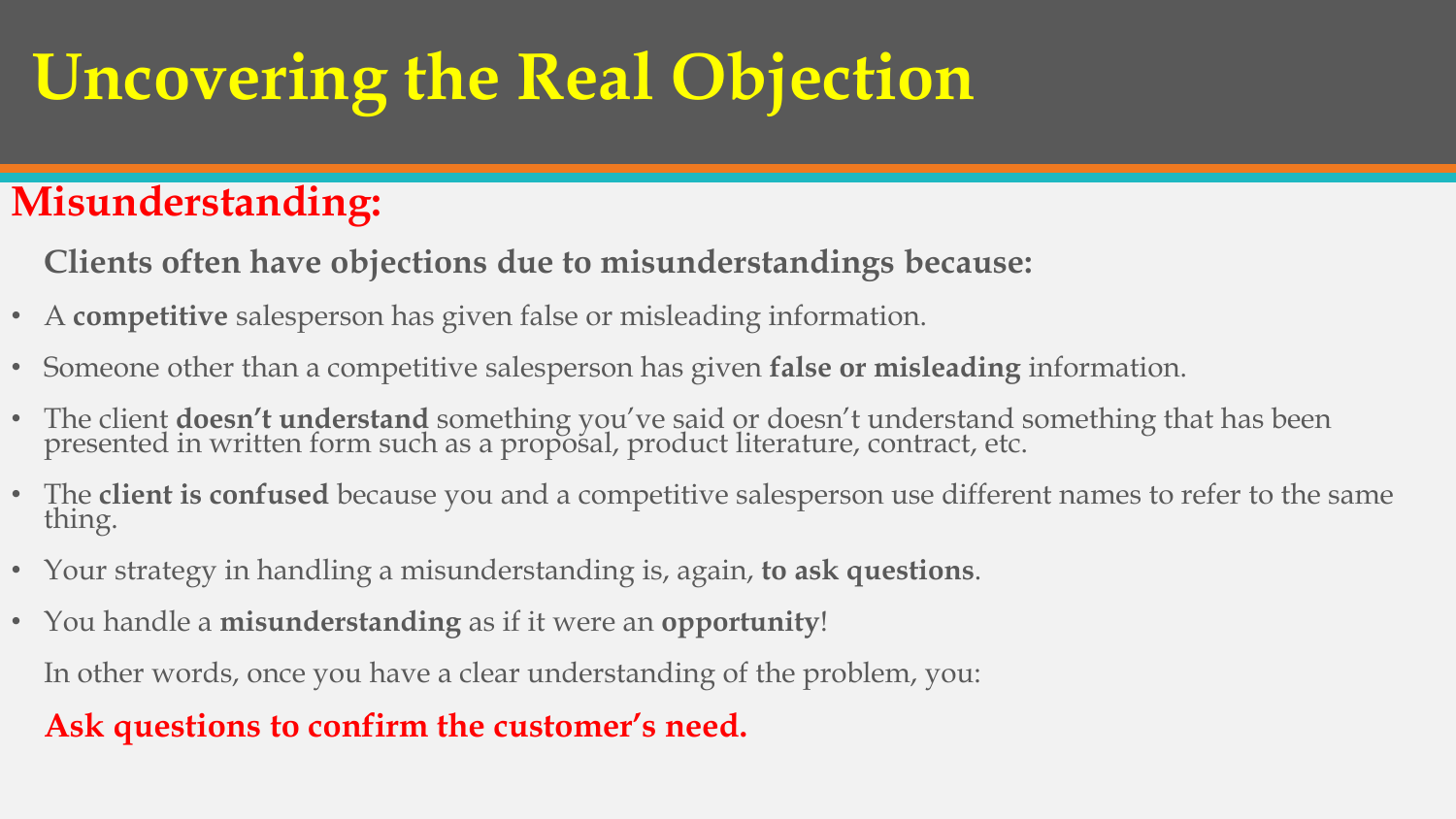- **Make a support statement to clear up the misunderstanding**.
- **Your questioning technique for the misunderstanding example might be:**
- "I don't have an ad ready for you now."
- "If you don't have an ad ready now, would it help to review what you have done so far?
- If I could put something together for you as a **spec ad**, would this help?"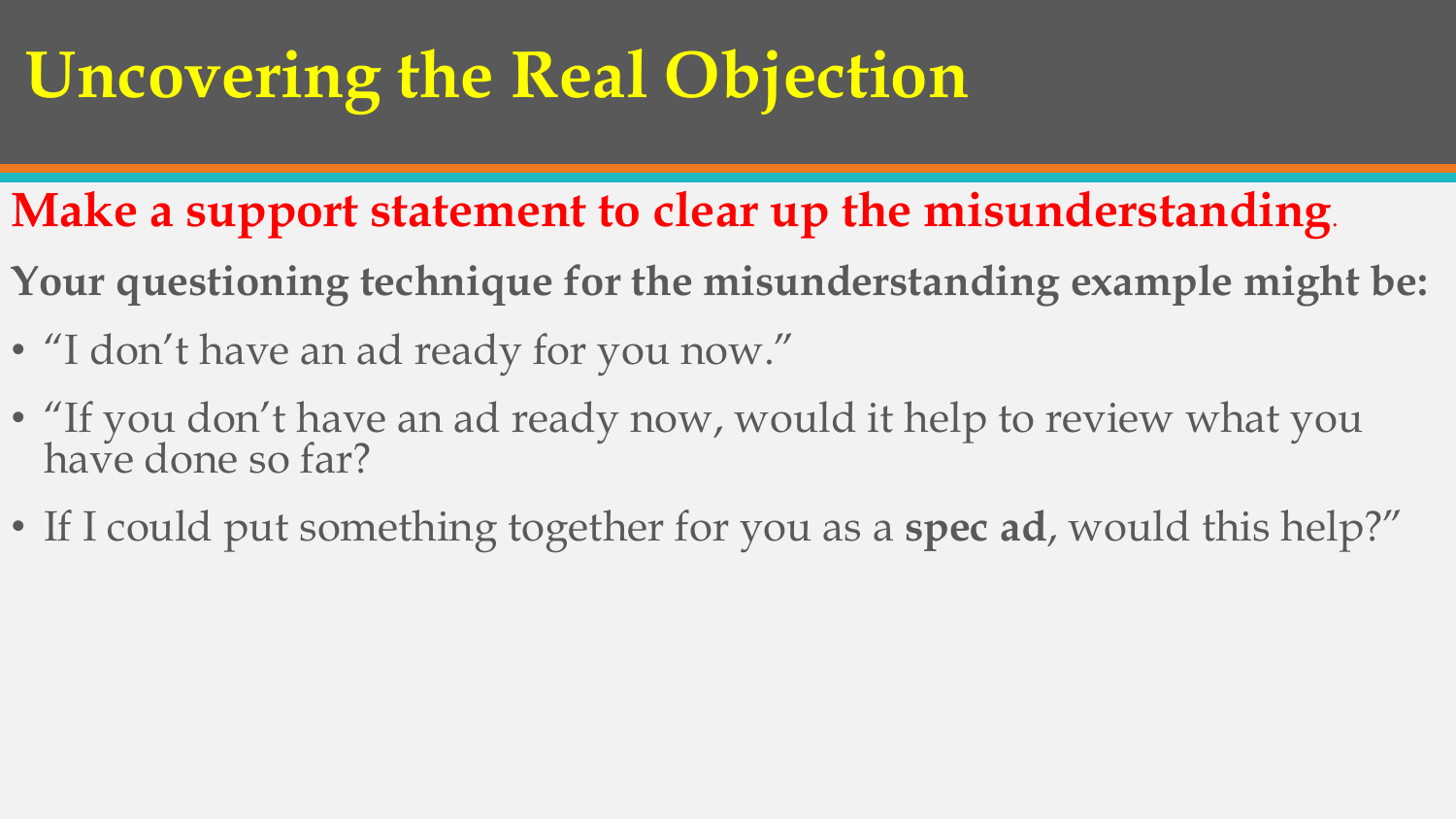### **Make a support statement to clear up the misunderstanding**.

- **Drawback: Clients often have objections due to drawback because:**
- Your product **lacks a benefit** provided by a competitive product.
- Your product has a feature that the customer **dislikes**.
- Your product is **more expensive** and prospect **cannot see** added value.
- The client is using the drawback as a **smokescreen** to hide something else, such as loyalty to another rep.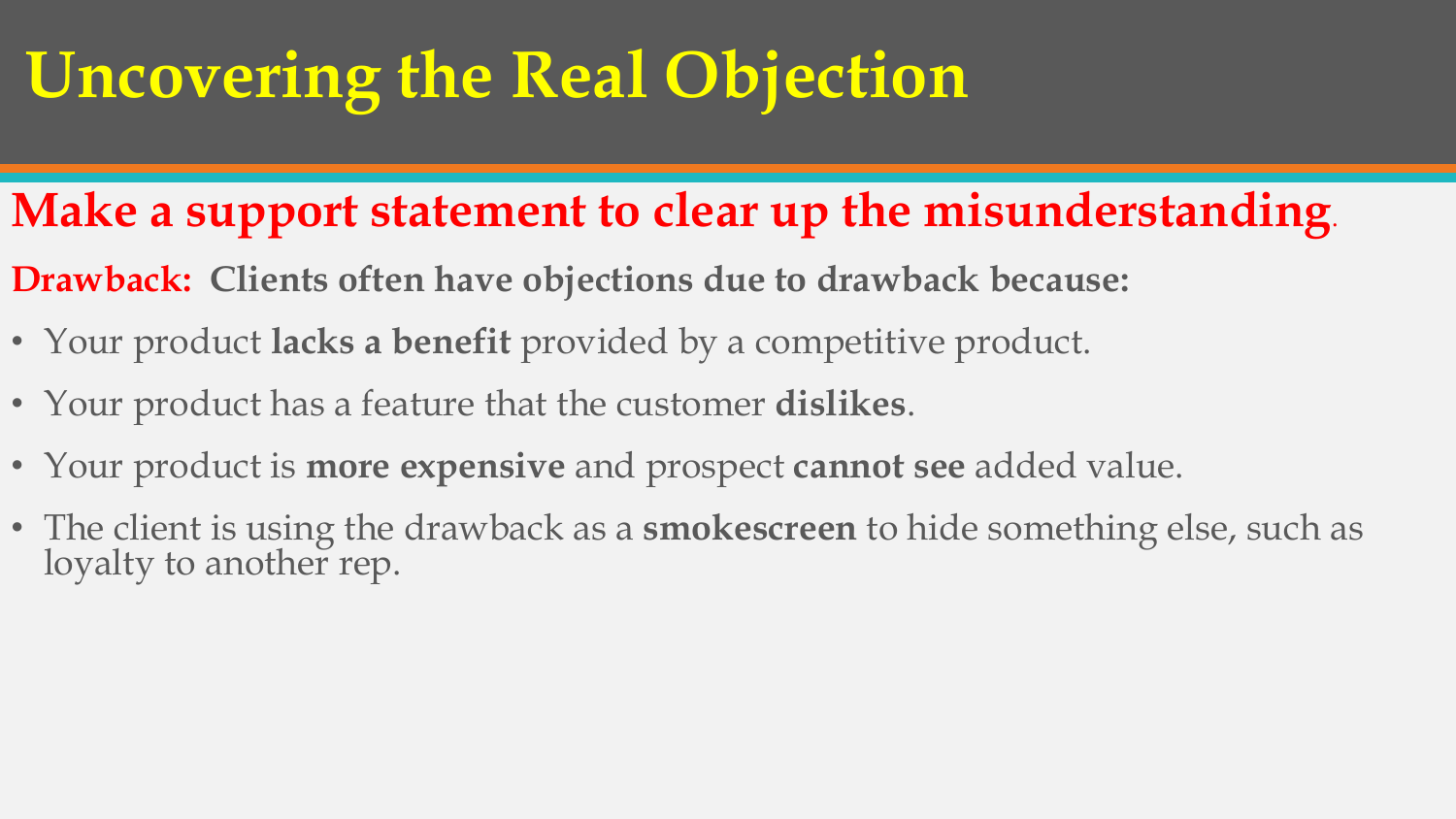### **Make a support statement to clear up the misunderstanding**.

- **Your strategy** in handling a drawback is to minimize its importance to the customer.
	- By making the customer aware of the benefits of your product, you can outweigh the drawback.
- **To accomplish this, you must:**
- Remind the client of **benefits** already accepted.
- If necessary, **ask more** questions to uncover needs.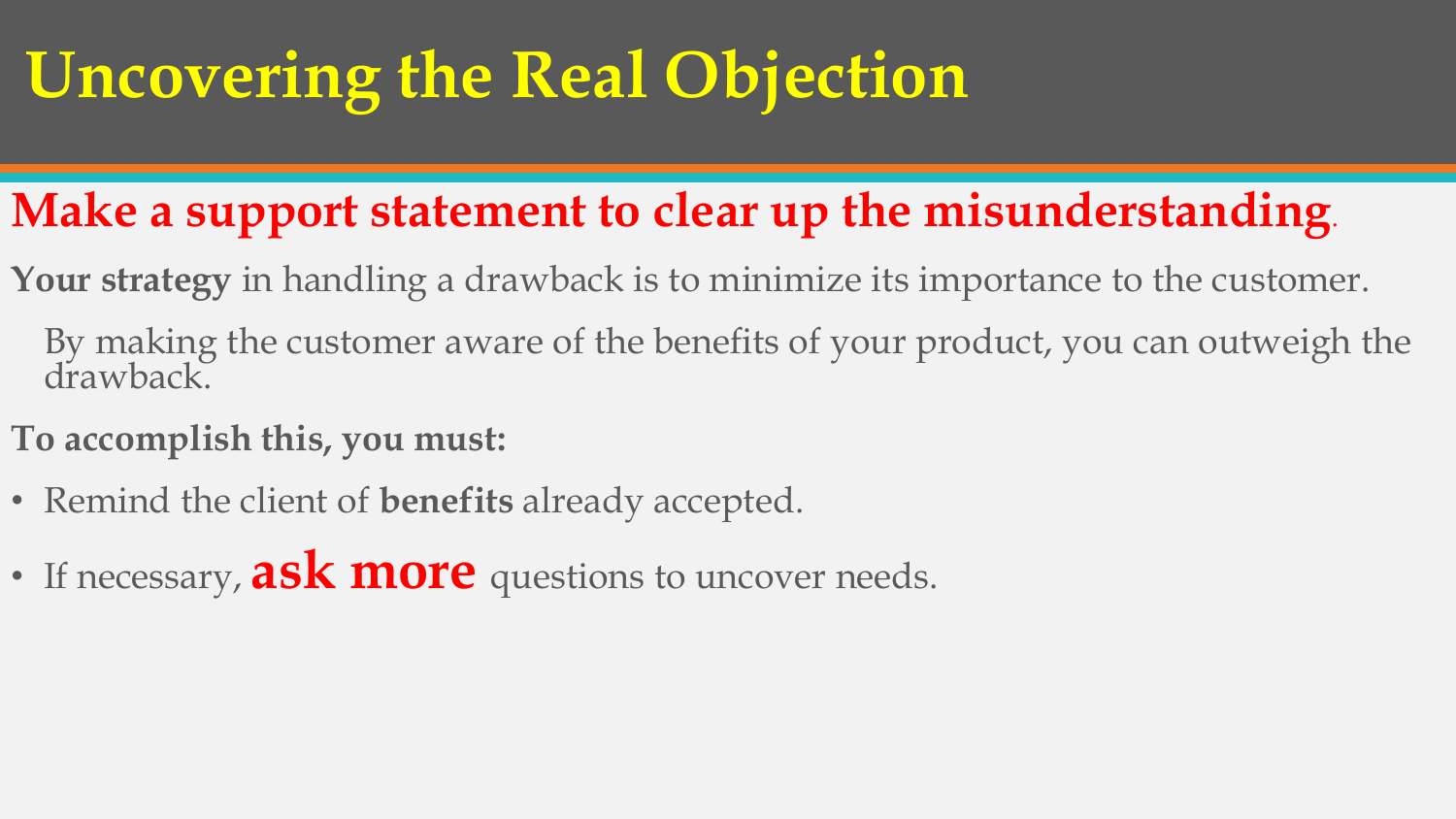One way to minimize the importance of a drawback is to **remind the client of benefits already**  accepted (during the call or on previous calls with the client).

This helps the client remember what he or she previously agreed was important.

• Obviously, you don't have to remind the client of every accepted benefit. You **remind the customer of only those benefits you feel will help to minimize the importance of the drawback**. These benefits will most often be exclusive benefits of your product.

**Your response to the drawback objection example might be:**

#### **"Your costs are too high!"**

"Well, let's review what you're getting for your money. You said you needed to **reach the customers** in the Area A and Area C. We agreed that with our **targeted circulation**, you could reach this objective and this would help you to increase your business.

#### **Has anything changed since the last time we talked?"**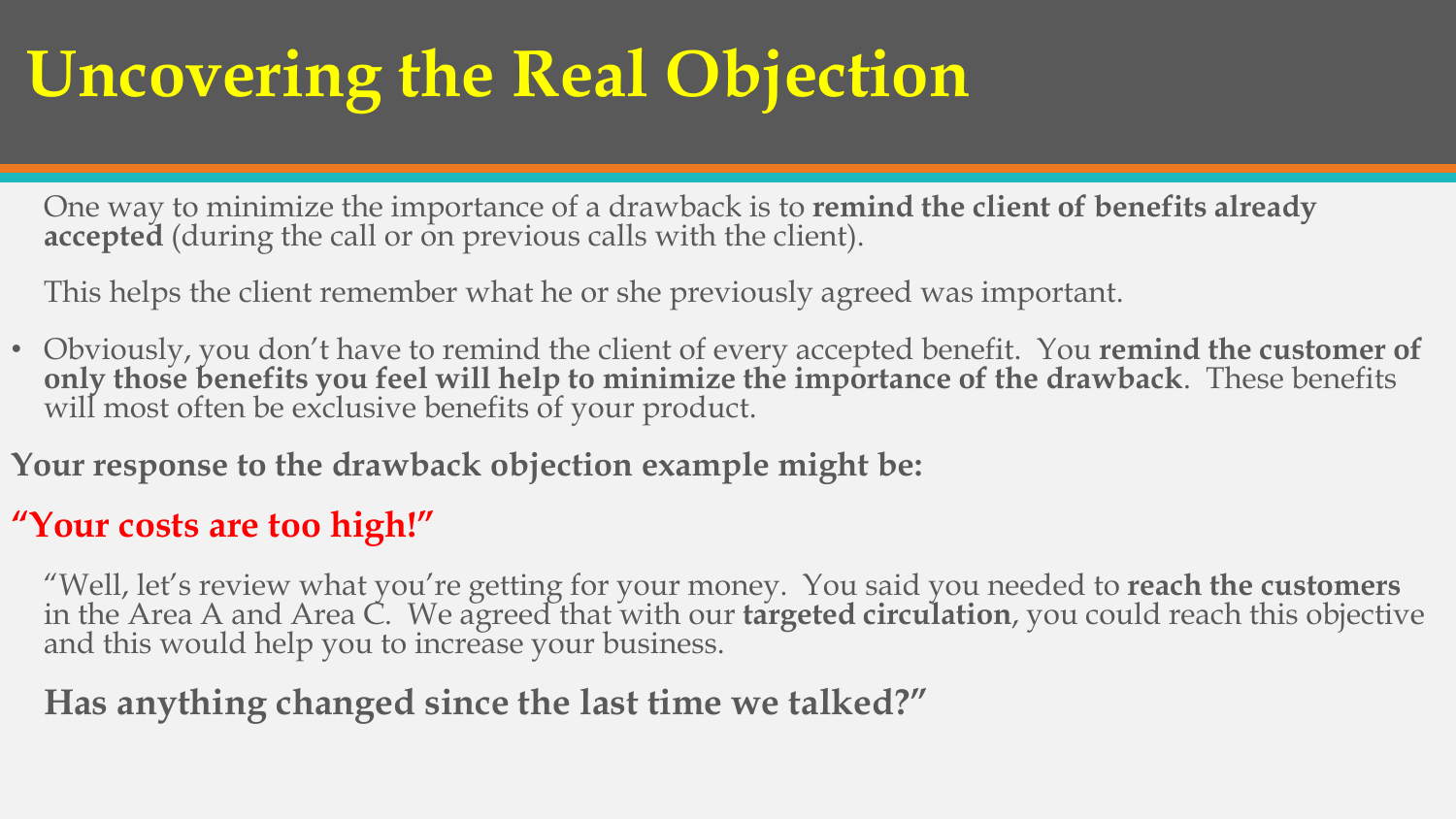**Summary**

- **Skepticism**: When a client expresses skepticism **OFFER PROOF!**
- **Indifference**: When a client expresses indifference **ASK QUESTIONS!**
- **Misunderstanding**: When a client raises and objection due to a misunderstanding, **ask** questions to confirm need and make a support statement to clear up the misunderstanding.
- **Drawback**: When a client raises and objection due to a drawback, remind the client of **benefits** already accepted and, if necessary, **ask questions to uncover needs.**